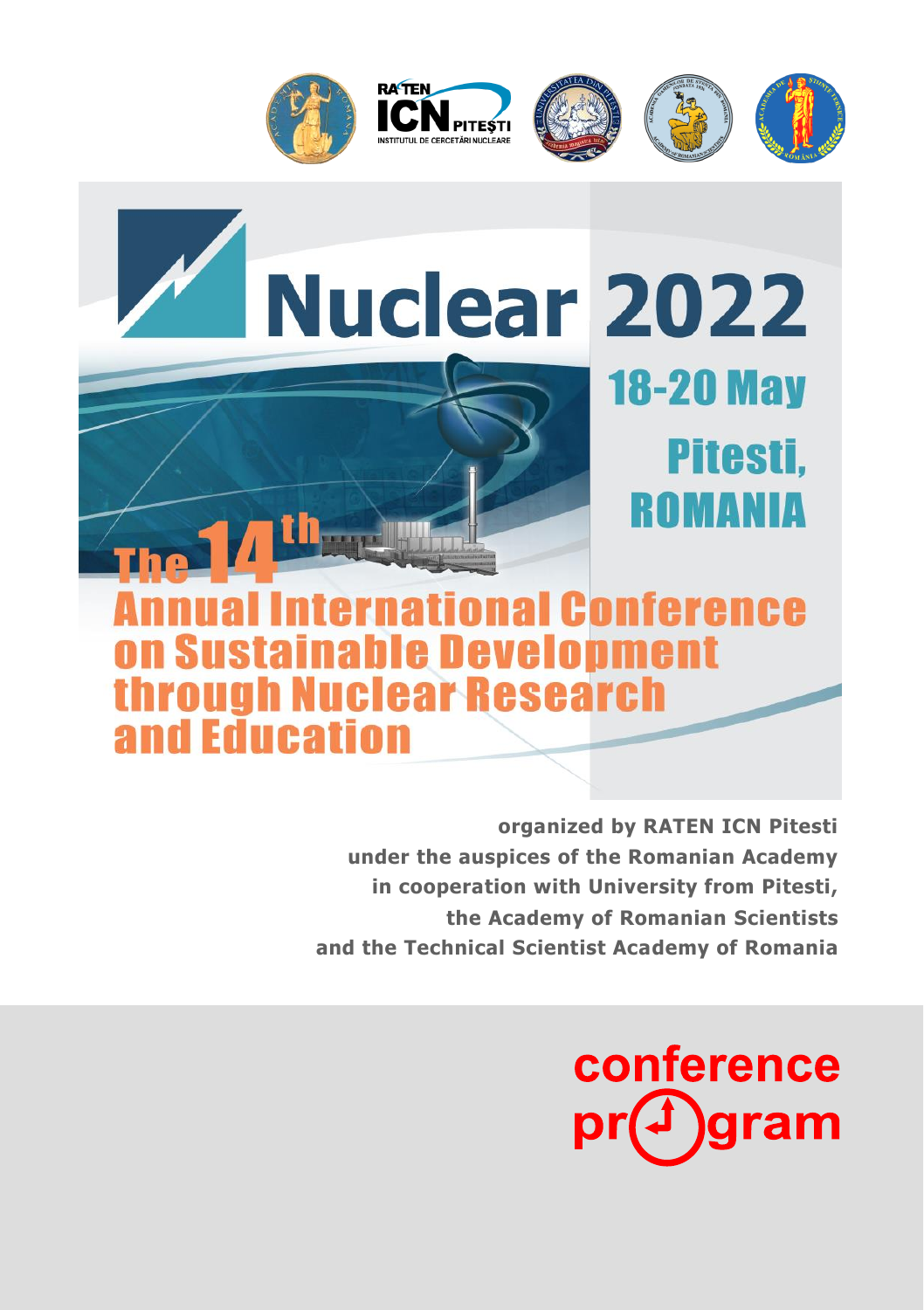## **CONFERENCE TOPICS**

#### **I. Nuclear Energy**

- Advanced Nuclear Systems and SMRs
- Nuclear Technologies and Materials
- Nuclear Safety
- Nuclear Reactors and nuclear fuels

## **II. Environmental Protection**

- Radioprotection
- Air, Water and Soil Protection
- Radioactive Waste Management

#### **III. Sustainable Development**

■ Education, Training and Knowledge Transfer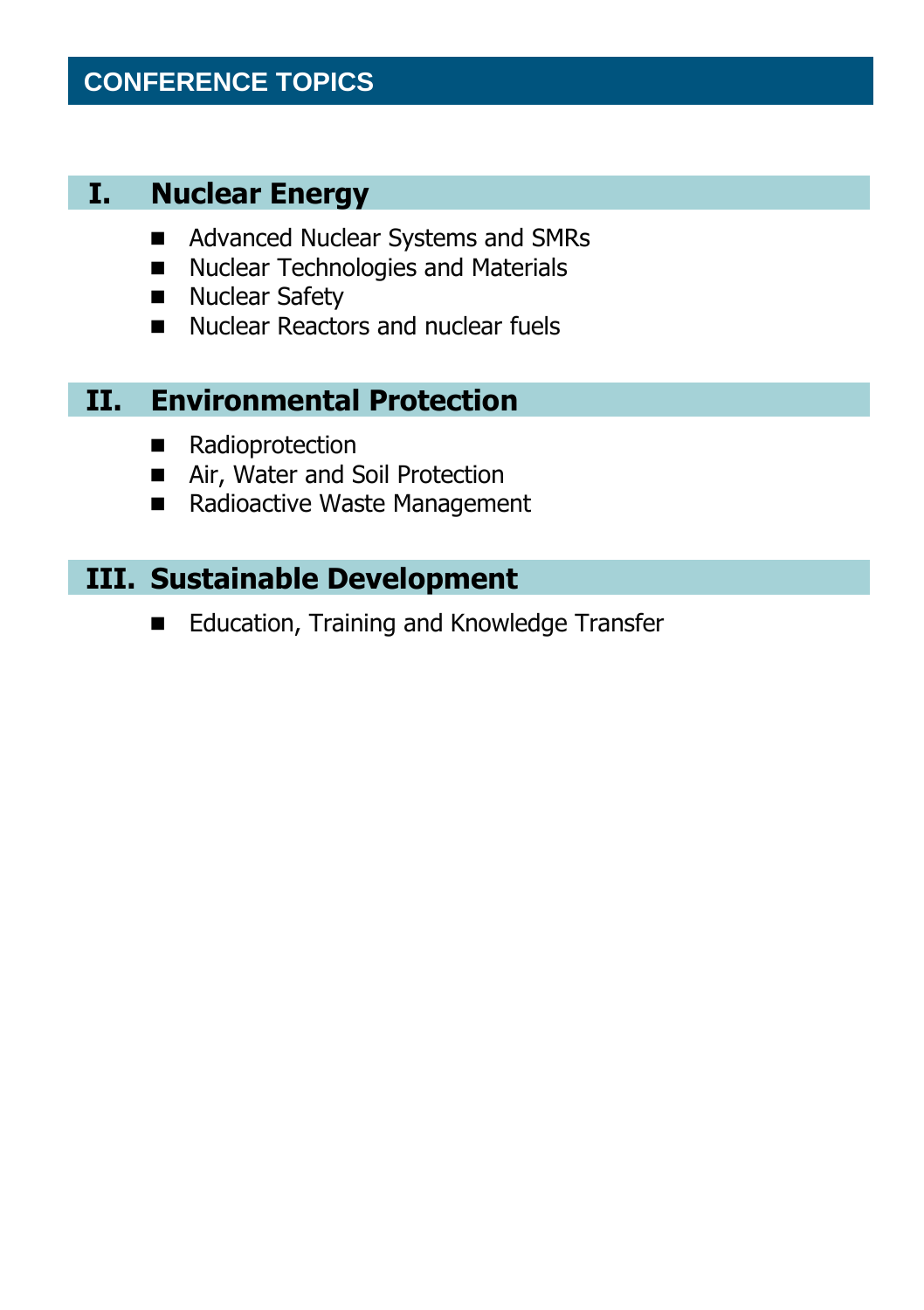

# **CONFERENCE PROGRAMME Nuclear 2022**

18-20 May. 2022 **Pitesti ROMANIA** 

| Eastern<br><b>European Time</b> |                                                              | Day 1<br><b>Wednesday, May 18</b>                                     |
|---------------------------------|--------------------------------------------------------------|-----------------------------------------------------------------------|
| $10:00 - 11:00$                 | Welcome                                                      |                                                                       |
| $11:00 - 14:00$                 | <b>Opening Session - Day 1</b>                               |                                                                       |
| $14:00 - 17:40$                 | <b>Advanced Nuclear Systems and SMRs</b>                     |                                                                       |
|                                 |                                                              | Day 2<br><b>Thursday, May 19</b>                                      |
| $10:00 - 10:30$                 | <b>Opening Session - Day 2</b>                               |                                                                       |
| $10:30 - 14:00$                 | <b>Nuclear Technologies &amp; Materials</b>                  |                                                                       |
|                                 |                                                              | <b>PARALLEL SESSIONS</b>                                              |
| $14:00 - 17:00$                 | <b>Nuclear Safety, Nuclear Reactors</b><br>and Nuclear Fuels | <b>Radioprotection &amp; Air, Water and</b><br><b>Soil Protection</b> |
|                                 |                                                              | Day 3<br>Friday, May 20                                               |
| $09:00 - 13:00$                 | Radioactive waste management                                 |                                                                       |
| $13:00 - 13:40$                 | <b>Education, Training and Knowledge Transfer</b>            |                                                                       |
| $13:40 - 14:00$                 | <b>Nuclear 2022 Student Awards Ceremony</b>                  |                                                                       |
| $14:00 - 14:20$                 | <b>Nuclear 2022 Awards Ceremony</b>                          |                                                                       |
| $14:20 - 14:30$                 | <b>Closing Remarks</b>                                       |                                                                       |

■ Please, REGISTER ONLINE to get the access link to the conference!

■ All times in the Programme are reported to the Eastern European Summer Time *(Bucharest time)*

■ Poster contributions will be available online throughout the Conference *for all registered participants*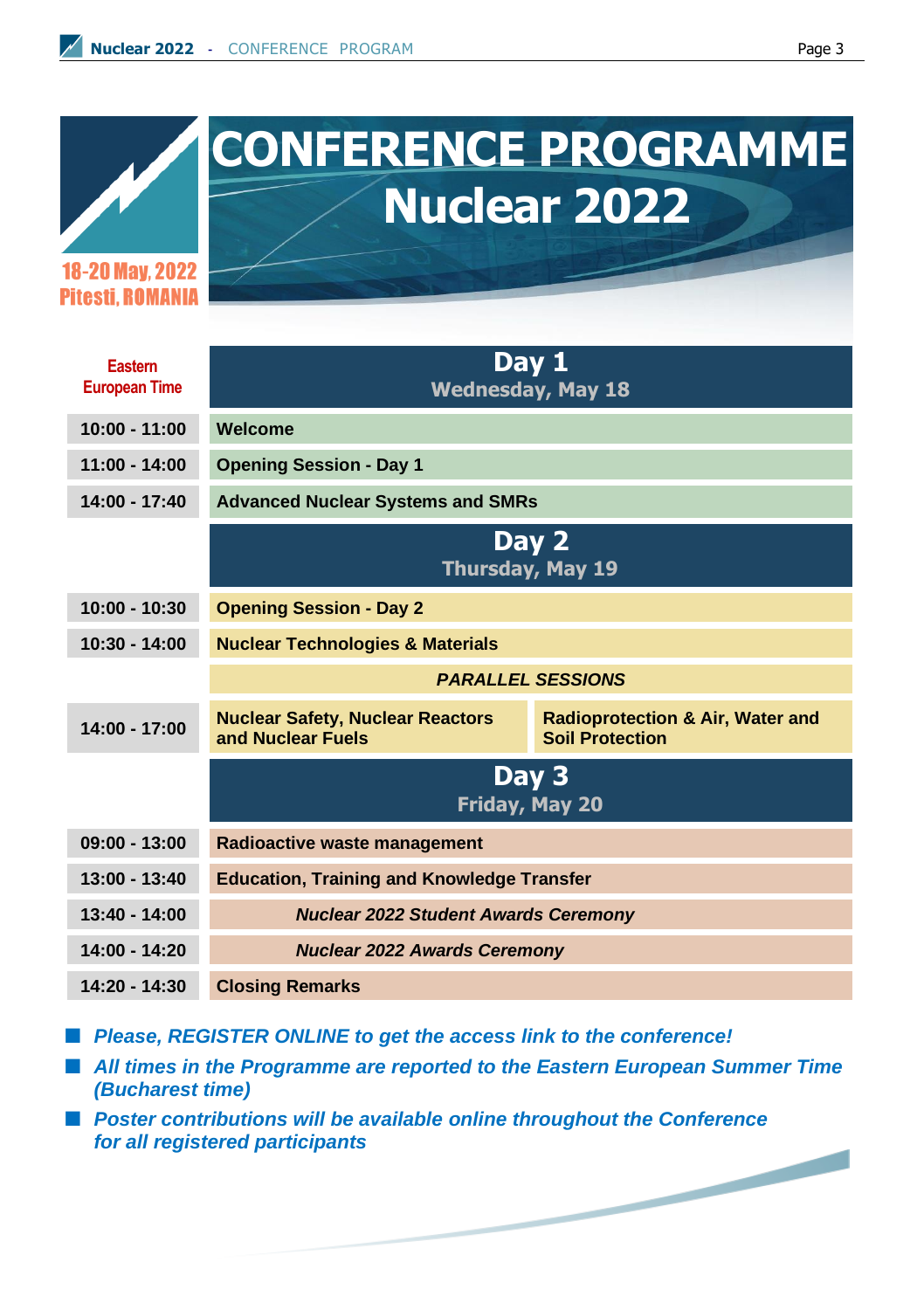# **Day 1 - May 18**

**Transfer from Pitesti to ICN Mioveni**

**9:15 - from Muntenia Hotel/ Arges Hotel parking 9:20 - from Ramada Hotel**

**10:00 - 10:10 Welcome by: Prof. Dr. Ing. Şerban Valeca –** *President of Scientific Council, RATEN ICN* **Constantin Păunoiu –** *Director, RATEN ICN* **Marian-Cătălin Ducu –** *General Director, RATEN* **Key Notes William Magwood – Director General NEA** 

**- Ministry of Research, Innovation and Digitalisation**

**Representatives of:**

**- Ministry of Energy**

**10:10 – 11:00**

- **- Local authorities**
- **- CNCAN**
- **- SNN**
- **- ANDR**

Wednesday, May 18 **Wednesday, May 18**

**Opening Session**

**-**

*Chairman: Şerban Constantin Valeca Co-chairman: Marian-Cătălin Ducu*

| $11:00 - 11:25$ | Latest views and perspectives of EU Energy/<br>Climate/ Euratom Nuclear Research and Innovation<br>programmes                               | <b>Roger GARBIL</b><br>European Commission, Belgium |
|-----------------|---------------------------------------------------------------------------------------------------------------------------------------------|-----------------------------------------------------|
| $11:25 - 11:50$ | New perspectives for cooperation on SMR/AMR in<br>Europe: opportunities for FALCON Consortium to<br>accelerate the ALFRED program           | <b>Roberto ADINOLFI</b><br>ANSALDO NUCLEARE Italy   |
| 11:50-12:10     | Coffee break                                                                                                                                |                                                     |
| $12:10 - 12:35$ | Safety Operation of Cernavoda NPP                                                                                                           | <b>Sorin Valerian GHELBEREU</b><br>SNN, Romania     |
| 12:35-13:00     | RATEN perspectives on Gen IV and SMRs in<br><b>Marian-Cătălin DUCU</b><br>Romania. R&D priorities on medium and long term<br>RATEN, Romania |                                                     |
| $13:00 - 14:00$ | Lunch                                                                                                                                       |                                                     |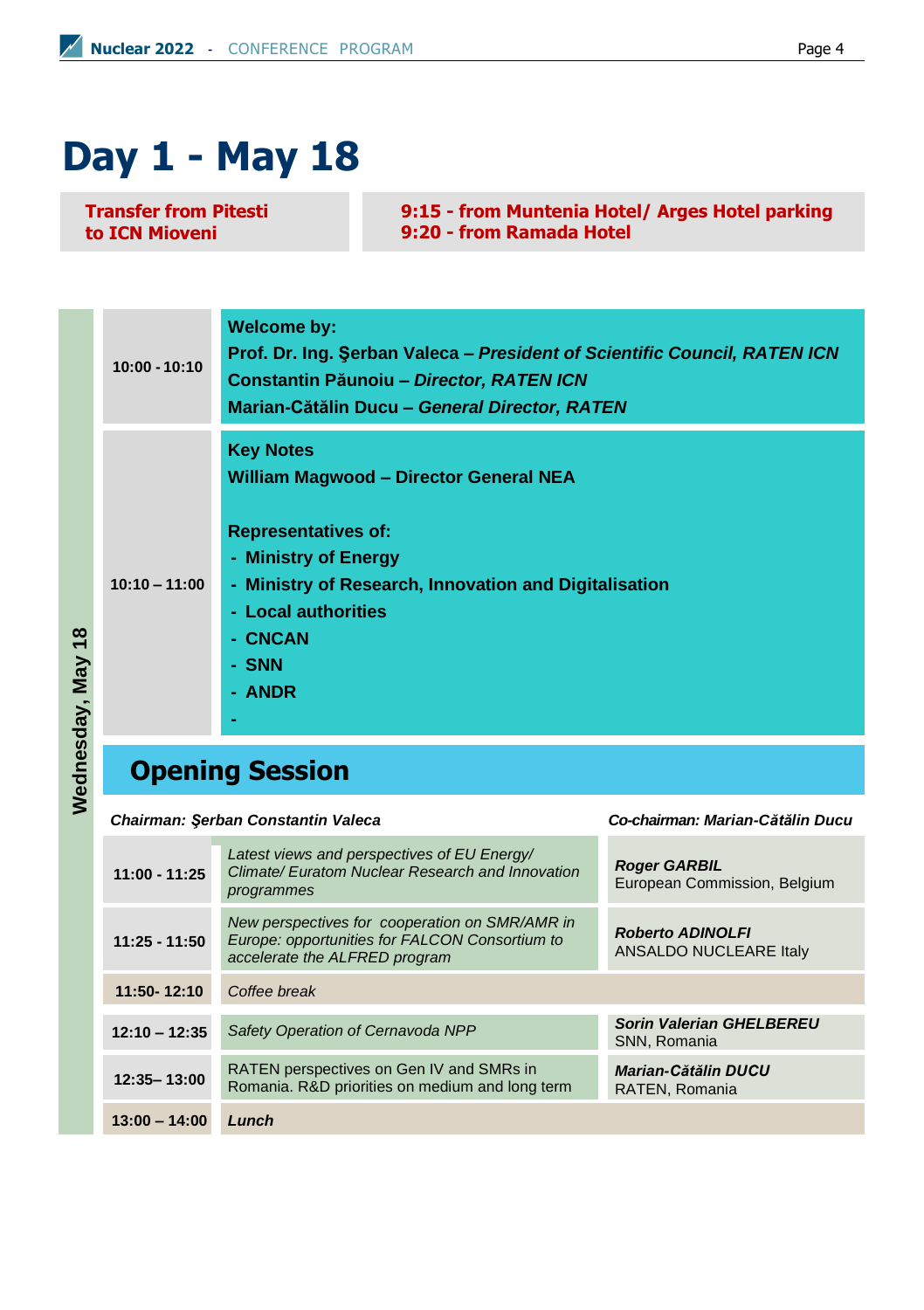### **Advanced Nuclear Systems and SMRs Room 1**

#### *Chair: Michele Frignani Co-chair: Ilie Turcu*

| 14:00 - 14:20   | Alessandro ALEMBERTI<br>ANSALDO NUCLEARE<br><b>Italy</b>                                                 | Status of Generation-IV Lead Fast Reactor Activities                                         |
|-----------------|----------------------------------------------------------------------------------------------------------|----------------------------------------------------------------------------------------------|
| $14:20 - 14:40$ | Maria OPRISESCU, Madalina Coca<br><b>CNCAN</b><br>Romania                                                | Romanian Regulatory Framework for Small and<br><b>Modular Reactors</b>                       |
| $14:40 - 15:00$ | Andrei Radulescu<br><b>SNN</b><br>Romania                                                                | The role & contribution of SMRs in shaping the<br>nuclear future and sustainable development |
| $15:00 - 15:20$ | <b>Michele FRIGNANI</b><br>ANSALDO NUCLEARE<br><b>Italy</b>                                              | ALFRED: opportunities as Advanced Modular<br>Reactor in future hybrid energy systems         |
| $15:20 - 15:40$ | <b>John SAROUDIS</b><br><b>Laurentis Energy Partners</b><br>and Canadian Nuclear Partners SA,<br>Romania | The future of Nuclear in Canada: the SMR<br>revolution                                       |
| $15:40 - 15:50$ | <b>Discussions</b>                                                                                       |                                                                                              |
| $15:50 - 16:10$ | Coffee break                                                                                             |                                                                                              |

**Wednesday, May 18**

Wednesday, May 18

*Chair: Marco Caramello Co-chair: Marin Constantin*

| $16:10 - 16:30$ | Janne WALLENIUS LeadCold,<br>Stockholm.<br>KTH Royal Institute of Technology,<br>Sweden | The SEALER Programme to Commercialize LFRs in<br>Sweden                                      |
|-----------------|-----------------------------------------------------------------------------------------|----------------------------------------------------------------------------------------------|
| 16:30 - 16:50   | Marco CARAMELLO<br>ANSALDO NUCLEARE<br><b>Italy</b>                                     | Advances in validation of ALFRED innovative self-<br>regulated decay heat removal system     |
| $16:50 - 17:10$ | Manuela PROFIR, V. Moreau<br>CRS4.<br><b>Italy</b>                                      | CIRCE-THETIS Facility CFD simulation: Steady<br><b>State and Transient Compliance</b>        |
| $17:10 - 17:30$ | Ana Maria IVAN, D.E. Gugiu<br><b>RATEN ICN</b><br>Romania                               | Review of the Experimental Studies on the Behavior<br>of Volatile Elements from Lead and LBE |
| $17:30 - 17:40$ | <b>Discussions</b>                                                                      |                                                                                              |

#### **17:45 - Departure to Pitesti**

#### *19:00 - Conference dinner at RAMADA Hotel, Pitesti*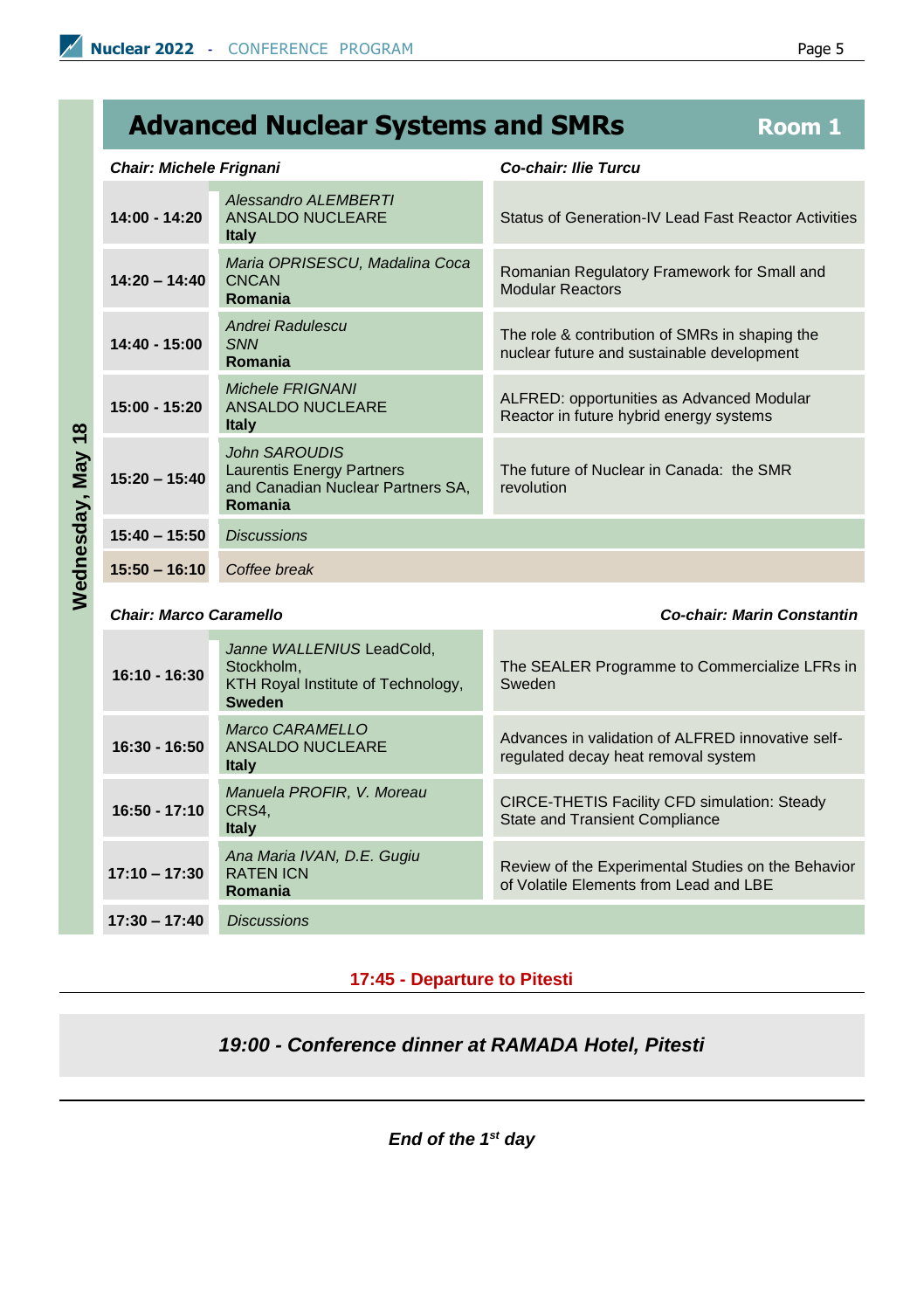# **Day 2 – Thursday, May 19**

**Transfer from Pitesti to ICN Mioveni**

**9:15 - from Muntenia Hotel/ Arges Hotel parking 9:20 - from Ramada Hotel**

#### **Opening Session – Day 2 Room 1 Room 1**

*Chairman: Şerban Constantin Valeca Co-chairman: Daniela Diaconu*

| $10:00 - 10:20$ | The role of international collaborations in the<br>development of economical reliable and<br>sustainable reactors |  |
|-----------------|-------------------------------------------------------------------------------------------------------------------|--|
|                 |                                                                                                                   |  |
| $10:20 - 10:40$ | <b>IAEA NPTDS Activities on Non-Electric</b><br><b>Applications of Nuclear Energy</b>                             |  |

*Alessandro DODARO* ENEA, Italy

*Alina CONSTANTIN*  IAEA, Vienna

### **Nuclear Technology and Materials** *Room 1*

| ဒု            | $10:40 - 11:00$ | Mariano TARANTINO<br><b>ENEA</b><br><b>Italy</b>                                                                               | Structural Materials and Coating for LFR                                                                                                                    |
|---------------|-----------------|--------------------------------------------------------------------------------------------------------------------------------|-------------------------------------------------------------------------------------------------------------------------------------------------------------|
|               | $11:00 - 11:20$ | Livia STOICA, V. Radu, V. Ionescu,<br>A. Nitu, A. Jinga, D. Toma, M. Matei, V. Olaru<br><b>RATEN ICN</b><br>Romania            | The Microstructural Investigations of the<br>Liquid Metal Embrittlement Phenomenon on<br>316L Specimens Tested in the Liquid Lead<br>Environment            |
|               | $11:20 - 11:40$ | ADRIEN VUILLAUME, P. Peres, S. Choi,<br>C. Defouilloy, L. Renaud, N. Touzalin<br><b>CAMECA Gennevilliers,</b><br><b>France</b> | <b>ACTINIS: Shielded SIMS for Analysis of</b><br><b>Highly Radioactive Samples</b>                                                                          |
|               | $11:40 - 11:50$ | <b>Discussions</b>                                                                                                             |                                                                                                                                                             |
|               | $11:50 - 12:10$ | Coffee break                                                                                                                   |                                                                                                                                                             |
| Thursday, May | $12:10 - 12:30$ | Vasile RADU, L. Stoica, A. Jinga, A. Nitu,<br>V. Ionescu, D. Toma, V. Olaru<br><b>RATEN ICN</b><br>Romania                     | Multilayer Feedforward Neural Network<br>Modeling of the Fracture Mechanics<br>Parameters for the Zr-2.5%Nb Pressure Tube                                   |
|               | $12:30 - 12:50$ | Elena MATEI, A.C. Rădut, D.F. Oproiu,<br>D.V. Ionescu, I. Neacsu<br><b>RATEN ICN</b><br>Romania                                | Fatigue Behaviour of Zy-4 Cladding under<br><b>Cyclic Loads Using Finite Element Modelling</b>                                                              |
|               | $12:50 - 13:10$ | Mariea DEACONU, I. Sturzeanu,<br>I. Dumitrescu, M. Florea, E. Badulescu<br><b>RATEN ICN</b><br>Romania                         | Experimental Investigation on Hydrogen<br>Absorption Properties of as-cast Zirconium<br>rich U-Zr Alloy, for Use in Hydrogen Storage<br><b>Applications</b> |
|               | $13:10 - 13:20$ | <b>Discussions</b>                                                                                                             |                                                                                                                                                             |
|               | $13:20 - 14:00$ | Lunch                                                                                                                          |                                                                                                                                                             |

*Chair: Alexandru Toma Co-chair: Vasile Radu*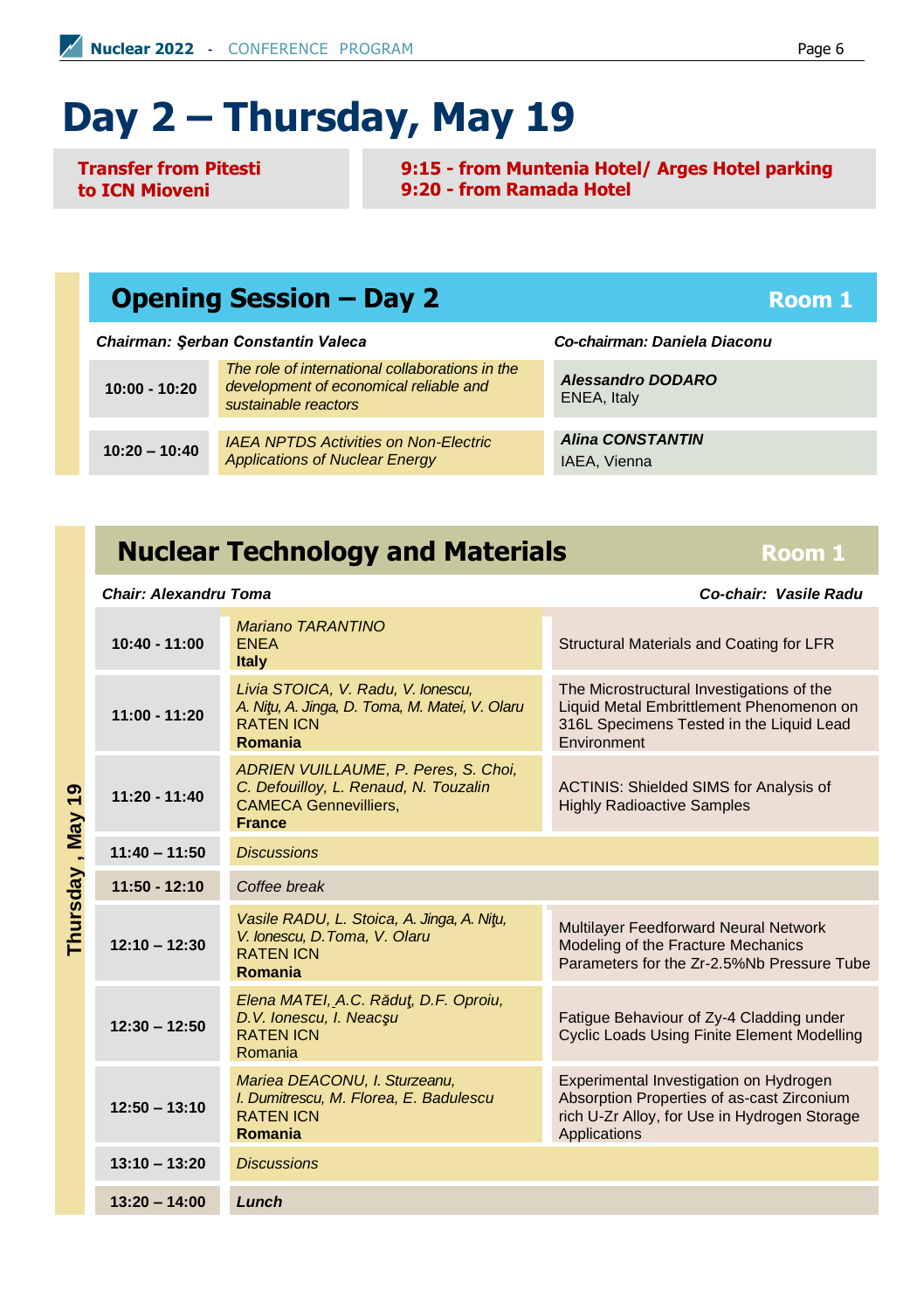## **PARALLEL SESSIONS**

## **Nuclear Safety, Nuclear Reactors and Nuclear Fuels Room 1**

**Chair: Dumitru Barbos Co-chair : Mirea Mladin**

|            | $14:00 - 14:20$                                                                                                                                 | <b>Viorel VASILACHE</b><br><b>CNE Cernavoda</b><br>Romania                                                                                 | Cernavoda NPP Unit 1 refurbishment project                                                                                    |
|------------|-------------------------------------------------------------------------------------------------------------------------------------------------|--------------------------------------------------------------------------------------------------------------------------------------------|-------------------------------------------------------------------------------------------------------------------------------|
| ల్ల        | $14:20 - 14:40$                                                                                                                                 | <b>Nicolae TRANTEA</b><br><b>CNE Cernavoda</b><br>Romania                                                                                  | Cernavoda Tritium Removal Facility Project Status<br>and Objectives                                                           |
|            | $14:40 - 15:00$                                                                                                                                 | Gheorghe IONITA, Ciprian Bucur,<br>Amalia Soare and Ionut Spiridon<br><b>ICSI Rm.Valcea</b><br>Romania                                     | New Solutions for Improving of Mixed Catalytic<br>Packing for Heavy Water Detritiation                                        |
| <b>May</b> | $15:00 - 15:10$                                                                                                                                 | <b>Discussions</b>                                                                                                                         |                                                                                                                               |
|            | $15:10 - 15:20$                                                                                                                                 | Coffee break                                                                                                                               |                                                                                                                               |
| hursday,   | Cristina.A. MĂRGEANU<br>$15:20 - 15:40$<br><b>RATEN ICN</b><br>Romania<br><b>losif PRODEA</b><br>$15:40 - 16:00$<br><b>RATEN ICN</b><br>Romania | Evaluation of Spent Fuel Inventory and Radioactivity<br>for CANDU type Fuel Bundles with Increased Number<br>of Elements and U-based Fuels |                                                                                                                               |
|            |                                                                                                                                                 | Reactor Physics Study for Advanced Fuel Cycle<br>Options to be used in CANDU Reactors                                                      |                                                                                                                               |
|            | $16:00 - 16:20$                                                                                                                                 | Laurentiu DINU, M. Constantin,<br>C.A. Mărgeanu<br><b>RATEN ICN</b><br>Romania                                                             | Study of a Loss-of- Cooling Accident at the Spent<br>Fuel Pool of a CANDU NPP containing Natural<br>Uranium or SEU Spent Fuel |
|            | $16:20 - 16:40$                                                                                                                                 | <b>Teodora RETEGAN</b><br><b>Chalmers University</b><br><b>Sweden</b>                                                                      | Studies of FPs-coolant-cladding interactions in<br>LBE/Pb systems at Chalmers University, Sweden                              |
|            | <b>Discussions</b><br>$16:40 - 17:00$                                                                                                           |                                                                                                                                            |                                                                                                                               |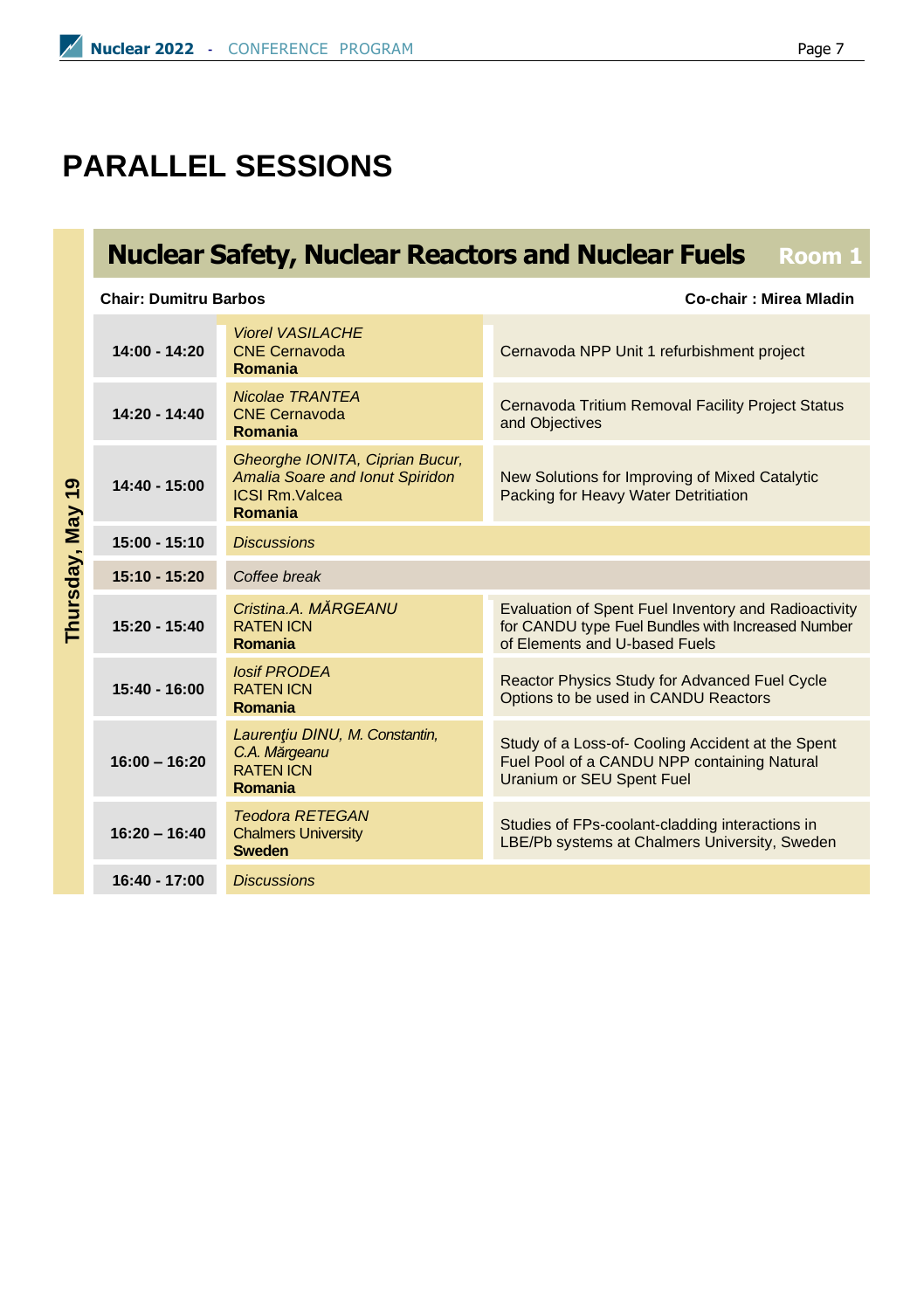## **Radioprotection & Air, Water and Soil Protection Room 2**

#### *Chair: Alexandru Toma* **Co-chair:** *Cristian Dulama*

|                                   | $14:00 - 14:20$ | <b>Dorel Florin ALBU</b><br>Cernavoda NPP<br>Romania                                                                                | Individual Dosimetry Program at Cernavoda NPP -<br>Good Practices in the Dosimetry Lab                                                         |  |
|-----------------------------------|-----------------|-------------------------------------------------------------------------------------------------------------------------------------|------------------------------------------------------------------------------------------------------------------------------------------------|--|
| ၜ<br>÷<br><b>May</b><br>Thursday, | $14:20 - 14:40$ | M. MITWALLI, C. Dulama, G. Saleh,<br>A. H. El-Farrash, M. Sallah<br><b>Faculty of Science, Mansoura</b><br>University,<br>Egypt     | Exposure Evaluation within Um-Safi Mine (Eqypt)<br>due to Radionuclides determined by High-<br><b>Resolution Gamma-ray Spectrometry</b>        |  |
|                                   | $14:40 - 15:00$ | M. KADHEM, M. Mitwalli, H. M.<br>Yousef, A. H. El-Farrash, M. Sallah<br><b>Faculty of Science, Mansoura</b><br>University,<br>Egypt | Assessment of Radiation Dosimetry and Excess<br>Cancer Risk due to Terrestrial Radionuclides for Al-<br>Zubair Petroleum Station (Iraq)        |  |
|                                   | $15:00 - 15:10$ | <b>Discussions</b>                                                                                                                  |                                                                                                                                                |  |
|                                   | $15:10 - 15:30$ | Coffee break                                                                                                                        |                                                                                                                                                |  |
|                                   | $15:30 - 15:50$ | Ioan ZAHARIE, M.Golosie<br>POLITEHNICA Univ. Timisoara.<br>Romania                                                                  | On Radioactivity in Timis                                                                                                                      |  |
|                                   | $15:50 - 16:10$ | Radu VASILACHE<br>Canberra<br>Romania                                                                                               | Radiation Protection and Climate Change: How Do<br>the Dose Response Models Influence the Choices<br>of Solutions to Mitigate Climate Problems |  |
|                                   | $16:10 - 16:30$ | Valentina NECULAE, C. Dulama,<br>I. Prisecaru<br><b>RATEN ICN</b><br>Romania                                                        | Improving analytical performance through<br>proficiency testing activities                                                                     |  |
|                                   | $16:30 - 16:40$ | <b>Discussions</b>                                                                                                                  |                                                                                                                                                |  |

**17:05 - Departure to Pitesti**

*End of the 2nd day*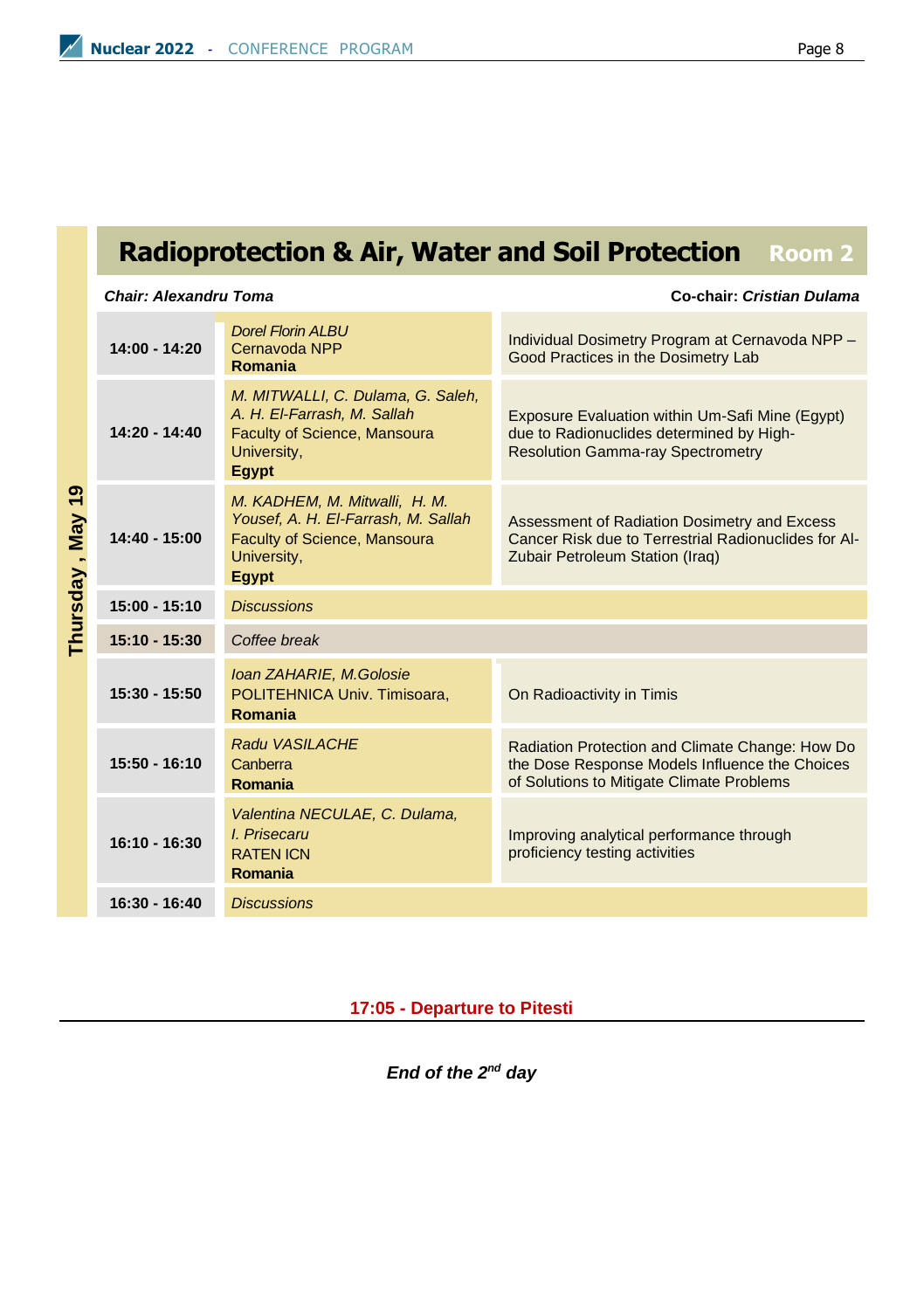# **Day 3 – Friday, May 20**

**Transfer from Pitesti to ICN Mioveni**

**8:15 - from Muntenia Hotel/ Arges Hotel parking 8:20 - from Ramada Hotel**

#### **Radioactive Waste Management Room 1**

#### *Chair: Louise Theodon* **Co-chair:** *Crina Bucur*

*Louise THEODON* EURAD: A step change in European joint **9:00 - 9:20** ANDRA collaboration towards safe radioactive waste **FRANCE** management *Alice DIMA* Near surface disposal in Romania: Status of **9:20 - 9:40** ANDR DFDSMA project **Romania** *Ion POPESCU, Dorin Dumitrescu* The Management of Intermediate Level Radioactive **9:40 -10:00** Cernavoda NPP Waste Generated During Cernavoda Unit 1 Retubing Project **Romania** *Daniela DIACONU* Impact of loess consolidation solutions on the **10:00 - 10:20** RATEN ICN radionuclide transport **Romania** Friday, May 20 **Friday, May 20** *Min Ji KIM, Hee Reyoung Kim* Radiological Safety Evaluation of Recycling Facility **10:20 - 10:40** Ulsan Nat. Inst. of Science and for the Dismantled Concrete Waste Techn., Ulsan, **South Korea 10:40 - 11:00** *Coffee break Daniela GURĂU* Uncertainty quantification applied to the radiological **11:00 – 11:20** IFIN HH characterization of radioactive waste **Romania** *Ionuţ FLOREA* Modelling of cement hydration by PREEQC code **11:20 - 11:40** RATEN ICN modelling **Romania** *Camelia ICHIM, Crina BUCUR, Mirela OLTEANU* Effect of organics and cement degradation on Ni **11:40 – 12:00** RATEN ICN solubility in cement pore water **Romania** *Crina BUCUR, C. Manolescu, I. Florea, C. Ichim* Optimization of geopolymer based on blast furnace **12:00 – 12:20**  slag for liquid organic waste incorporation RATEN ICN **Romania 12:20 – 12:40** *Discussions* **12:40 – 13:00** *Coffee break*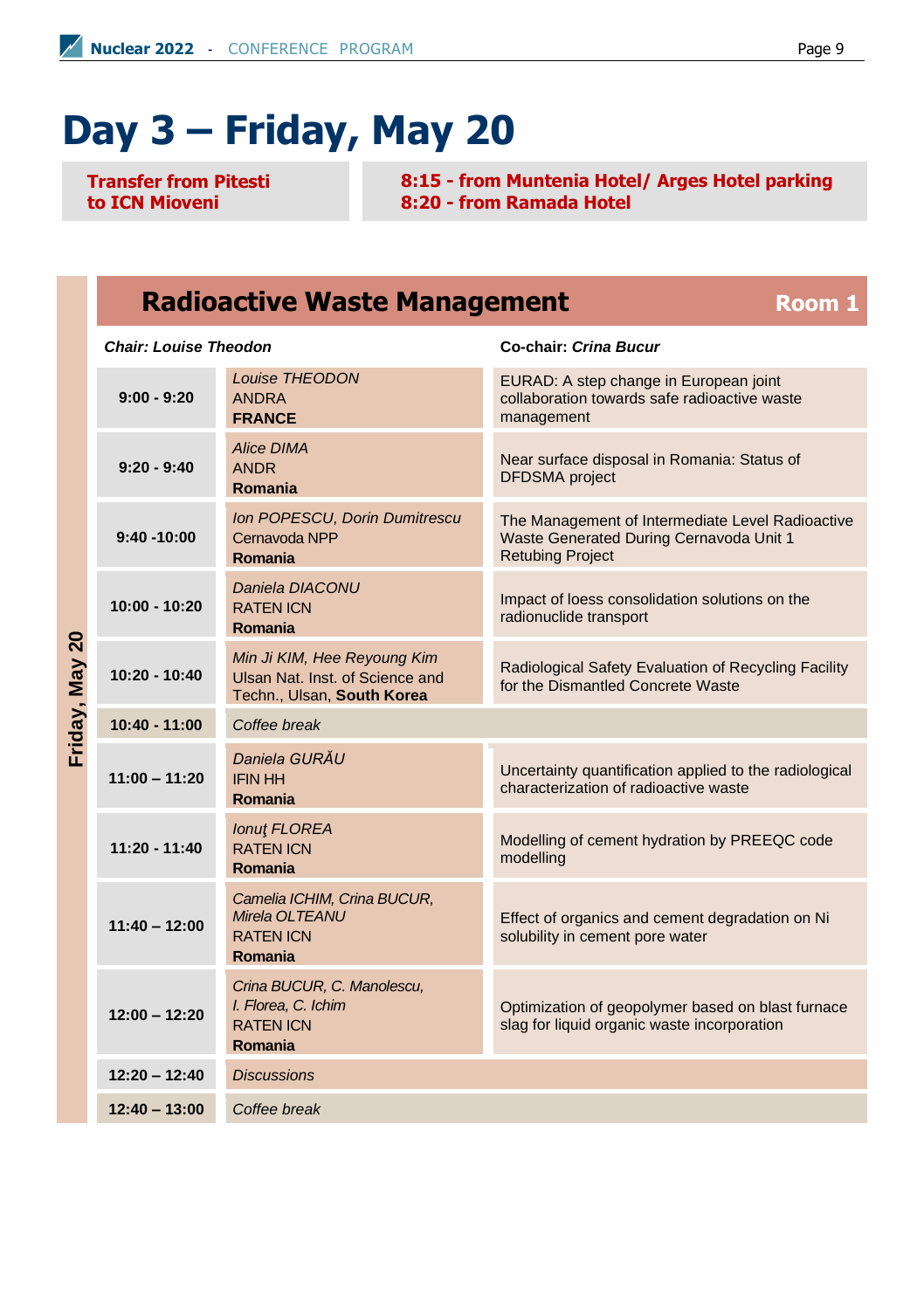## **Education, Training and Knowledge Transfer Room 1** *Chair:* **Serban Constantin Valeca** *Co-chair:* **Dumitru Chirlesan**

| $\circ$<br>$\bar{N}$                        | Chair: Serban Constantin Valeca |                                                                                 | Co-chair: Dumitru Chirlesan                               |
|---------------------------------------------|---------------------------------|---------------------------------------------------------------------------------|-----------------------------------------------------------|
| $\mathbf{M}$ ay<br>$\mathbf{\widetilde{a}}$ | $13:00 - 13:20$                 | ENEN ++ European opportunities for E&T                                          | Gabriel PAVEL, Roberta Cirillo<br>ENEN.<br><b>Belaium</b> |
| 곧<br>II.                                    | $13:20 - 13:40$                 | Nuclear Education and Training - a challenge of<br>the 21 <sup>th</sup> century | <b>Dumitru CHIRLESAN</b><br>UPIT.<br>Romania              |

| 20<br>Vay<br>riday<br>п | $13:40 - 14:00$ | <b>Nuclear Student Award Ceremony (Serban Valeca)</b><br><b>Student 1</b><br><b>Student 2</b><br><b>Student 3</b>                  |
|-------------------------|-----------------|------------------------------------------------------------------------------------------------------------------------------------|
|                         | 14:00 - 14:20   | NUCLEAR 2021 Awards Ceremony (Daniela Diaconu)<br><b>Young scientist 1</b><br><b>Young scientist 2</b><br><b>Young scientist 3</b> |
|                         | $14:20 - 14:30$ | <b>Closing Remarks</b>                                                                                                             |

#### **14:35 - Departure to Pitesti**

## **End of the Conference**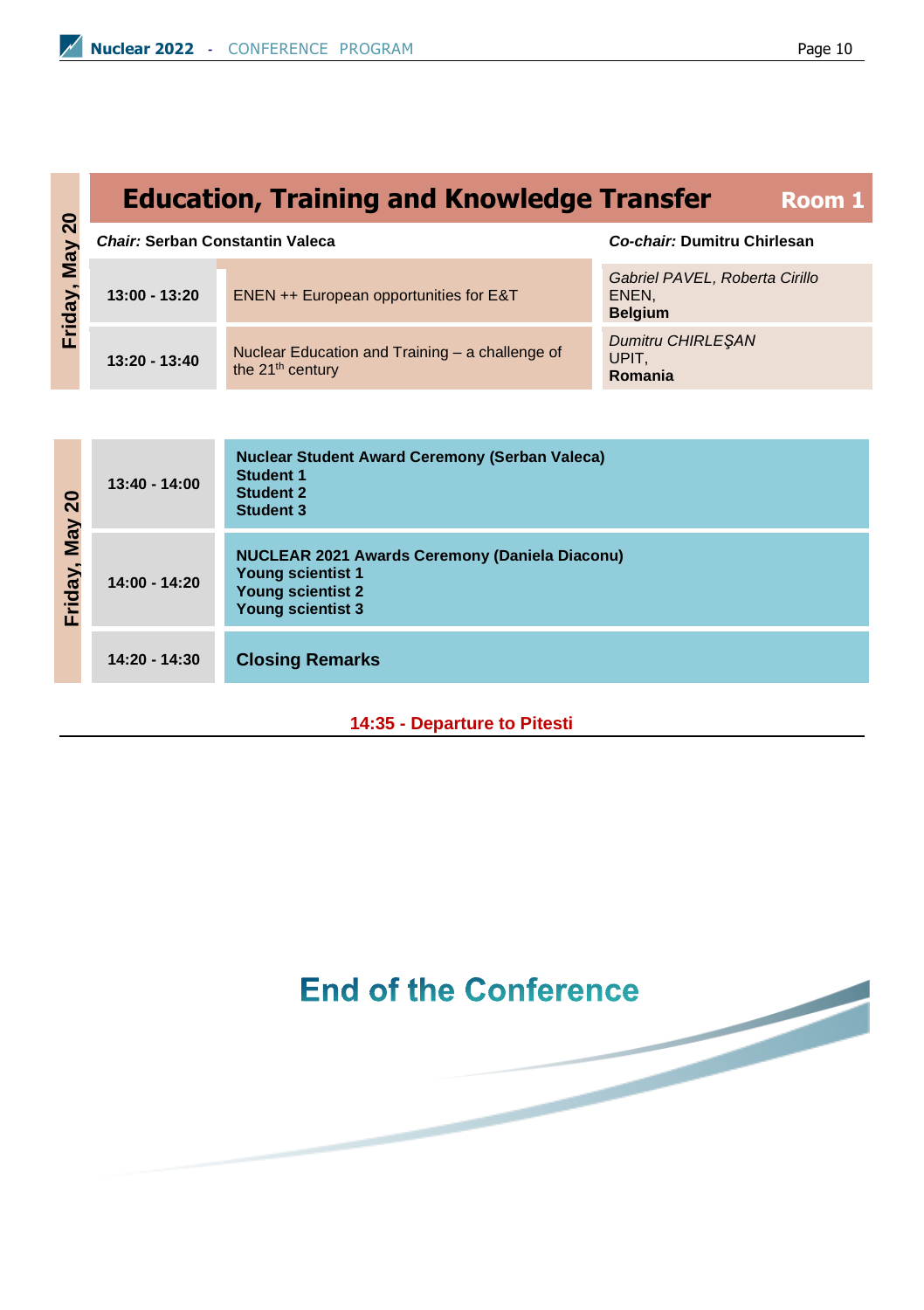## **Poster Session**

### **Advanced Nuclear Systems and SMRs**

|         | Mirela Matei, L. Stoica, A. Nitu, |
|---------|-----------------------------------|
| $S1-P1$ | V. Olaru. V. Radu                 |
|         | <b>RATEN ICN, Romania</b>         |

**S1-P2** *Nita Iulian Pavel, Pancef Rodica RATEN CITON, Romania*

Development of a Conceptual System for the Chemical Cleaning of Residual Lead from the Structural Materials Used in LFR Reactors

Conceptual Design and Layout of Air-Cooling Condensers (ACC) Required as Heat Sink for ALFRED LFR Demonstrator Reactor

#### **Nuclear Technology and Materials**

| <b>S2-P1</b>                    | Dumitra Lucan, M. Fulger, V. Roşu,<br>Gh. Jinescu<br><b>RATEN ICN, Romania</b>                                                    | The Usefulness of International Collaboration Focused on the<br>Systematic Ageing Management for Nuclear Power Plants                                       |
|---------------------------------|-----------------------------------------------------------------------------------------------------------------------------------|-------------------------------------------------------------------------------------------------------------------------------------------------------------|
| $S2-P2$                         | Viorel Ionescu, V. Radu, A. Nitu,<br>D. Toma, L. Stoica, A. Jinga, V. Olaru,<br>L. Popescu, M. Matei<br><b>RATEN ICN. Romania</b> | Study of Mechanical Fatigue on the Zr-2.5%Nb Pressure Tube<br>Specimens                                                                                     |
| $S2-P3$                         | Dobrin Ionut, Dima Denis-Gabriel,<br>Popescu Mircea Dafin<br><b>RATEN ICN, Romania</b>                                            | Fuelling Machine Head Testing Loop - ADAM Control and Data<br><b>Acquisition System</b>                                                                     |
| $S2-P4$                         | Popescu Mircea Dafin, Dima<br>Denis-Gabriel, Dobrin Ionut<br><b>RATEN ICN, Romania</b>                                            | Fuelling Machine Head Testing Loop - Control Room Safety<br>Increase Through Equipment Upgrading                                                            |
| $S2-P5$                         | N. Anghel, R. Năstase<br><b>RATEN ICN, Romania</b>                                                                                | Spectral Analysis of Acoustic Signals Occurring at a Cracked<br>Pipe Crossed by a Pressure Fluid                                                            |
| $S2-P6$                         | M. Media, T. Tudorache, A. Amzoi<br><b>RATEN ICN, Romania</b>                                                                     | Induction Heating Process Modeling of Nuclear Fuel Rod                                                                                                      |
| <b>S2-P7</b>                    | Cristian Costea, Mihai Arva<br><b>RATEN ICN, Romania</b>                                                                          | Embedded Web Server for Industrial Automation Using<br>Programmable Logic Controller                                                                        |
| <b>S2-P8</b>                    | Mihai Arva, Cristian Costea,<br>Cosmin Ivan<br><b>RATEN ICN, Romania</b>                                                          | Design of a Manufacturing Execution System (MES) Used for<br>LEU Type Nuclear Fuel Manufacturing Process                                                    |
| S <sub>2</sub> -P <sub>9</sub>  | N. Anghel, R. Năstase, A.N. Avram<br><b>RATEN ICN, Romania</b>                                                                    | Location of an Acoustic Signal Source in the Two-Dimensional<br>Plane by the Estimated Delay Time Method                                                    |
| S2-P10                          | C. Ivan, A. Florea, I. Pirvu, M. Arva<br><b>RATEN ICN, Romania</b>                                                                | Embedded System using Microcontroller for<br><b>Gamma Radiation Detection</b>                                                                               |
| S <sub>2</sub> -P <sub>11</sub> | Bogdan Corbescu, Dumitru Puiu<br><b>RATEN ICN, Romania</b>                                                                        | CFD Model for the Double Ice Plugging Process of a Dn 200 Pipe                                                                                              |
| S2-P12                          | Aurelia Elena Tudose, Alexandru<br>Anghel, Alexandru Cristian Matei,<br>Valentina Cristina Rosu<br><b>RATEN ICN, Romania</b>      | Corrosion Susceptibility Assessment of Chromium Nitride Thin<br>Layers Applied on Stainless Steels                                                          |
| S <sub>2</sub> -P <sub>13</sub> | A.F.Florea, C.Ivan, I.Pirvu<br><b>RATEN ICN, Romania</b>                                                                          | Oxygen control system using gas phase<br>in molten lead corrosion test facility                                                                             |
| S2-P14                          | Oana Rusu, V. Ion<br><b>RATEN ICN, Romania</b>                                                                                    | Plasma Electrolytic Oxidation of Titanium and its Surface<br>Chemistry Investigation                                                                        |
| S2-P15                          | M. Patrascu, Oana Rusu<br><b>RATEN ICN, Romania</b>                                                                               | The Influence of Electrolyte Composition and Current Regime on<br>the Micro-Discharges of Plasma Electrolytic Oxidation on Zr-<br>2.5Nb and Titanium Alloys |
| <b>S2-P16</b>                   | Oana Rusu, M. Pătrașcu<br><b>RATEN ICN, Romania</b>                                                                               | The Pulse Current Mode and Current Density Influences on<br>Plasma Electrolytic Oxidation of Zr-2.5Nb and Ti Alloys                                         |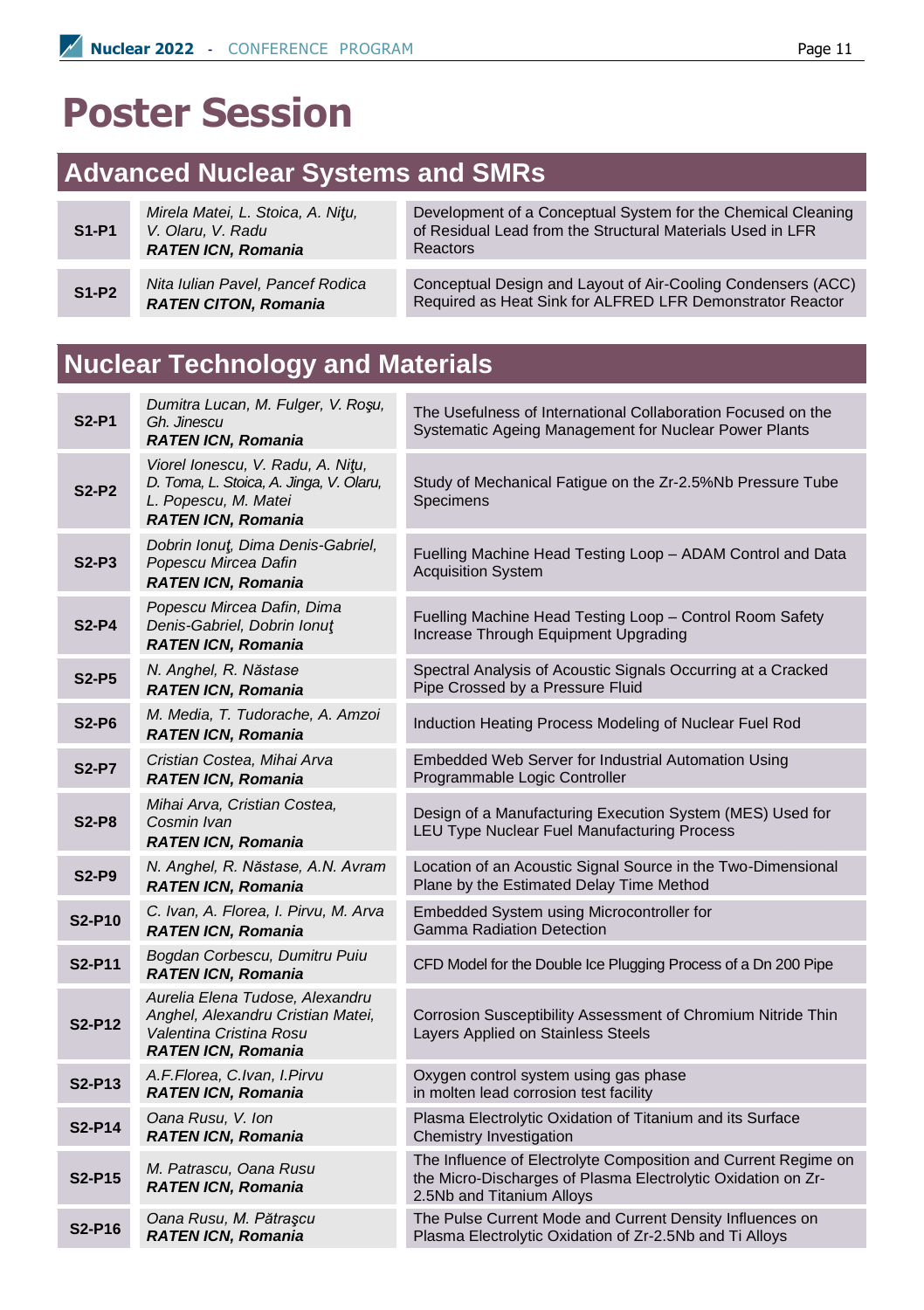#### **Nuclear Reactors, Nuclear Fuels**

```
S3-P1
```
*Roxana G. Bezdedeanu, C.A. Mărgeanu RATEN ICN, Romania*

Nuclear safety aspects associated with increasing U235 enrichment of CANDU standard bundles with SEU and RU fuel

## **Nuclear Safety & Severe Accidents**

| <b>S4-P1</b> | Elena D. Morlova, D. Mladin<br><b>RATEN ICN, Romania</b>                | Evaluation of the Una<br><b>SSR Reactor, Import</b>                      |
|--------------|-------------------------------------------------------------------------|--------------------------------------------------------------------------|
| <b>S4-P2</b> | Iulia Jianu, Maria Oprisescu,<br>Madalina Coca<br><b>CNCAN, Romania</b> | <b>Enhancement of Nuc</b><br>Improvement of Disa<br>Radiological and Nuo |
| $S4-P3$      | Madalina Ionita<br><b>CNCAN, Romania</b>                                | <b>Romanian Regulator</b>                                                |

availability of the Primary Circuit of TRIGA ance Factors, Risk Criteria

lear Safety and Security in Romania – ster Resilience and Preparedness for **Radiological** Fuents

*CNCAN, Romania* Romanian Regulatory Development Relevant to Nuclear Safety

#### **Radioactive Waste Management**

| <b>S5-P1</b> | Cristina Diaconescu, I. Florea,<br>I. Prisecaru<br><b>RATEN ICN, Romania</b>             | Assessment of Gamma Dose Rate for Waste Packages with<br>Radioactive Concentrate using MicroShield Software                                              |
|--------------|------------------------------------------------------------------------------------------|----------------------------------------------------------------------------------------------------------------------------------------------------------|
| <b>S5-P2</b> | Simona Laliu, Crina Bucur, Camelia<br>Ichim, Daniela Rotaru<br><b>RATEN ICN, Romania</b> | Site selection criteria for the deep geological repository in<br>Romania                                                                                 |
| $S5-P3$      | M.Filip, R. Fako, M. Rosca<br><b>RATEN CITON, Romania</b>                                | Approach On The Development Of Engineering Solutions For<br>The Geological Disposal Of Spent Fuel In Romania Based On<br><b>International Experience</b> |

#### **Radioprotection & Air, Water and Soil Protection**

**S6-P1** *Cornelia Guţă, M. Arva RATEN ICN, Romania*

Management System Regarding the Release of Gaseous Effluents in Nuclear Installations

#### **Education, Training and Knowledge Transfer**

| $E-P1$ | <b>European Nuclear Education</b><br>Network (ENEN), Belgium                                 | Augmented cooperation in education and training in nuclear and<br>radiochemistry                                                             |
|--------|----------------------------------------------------------------------------------------------|----------------------------------------------------------------------------------------------------------------------------------------------|
| $E-P2$ | <b>European Nuclear Education</b><br>Network (ENEN), Belgium                                 | Towards Optimized Use of Research Reactors in Europe                                                                                         |
| $E-P3$ | Raluca A. Nedelcu,<br><b>CNE Cernavoda, Romania</b>                                          | Training in COVID-19 Pandemic Context- Challenges and<br>Opportunities                                                                       |
| $E-P4$ | Elena Olaru, Serban Constantin<br>Valeca, Gabriela Gheorghe, Ion Man<br><b>UPIT.</b> Romania | Nondestructive Examination Techniques on CANDU Fuel<br>Elements                                                                              |
| $E-P5$ | Mădălin Domnișanu, Constantin<br>Robea, Serban Constantin Valeca<br><b>UPIT, Romania</b>     | Determination of the Functional Parameters of the Hot<br>Thermomechanical Loop during the Injection of Water into the<br><b>Fuel Channel</b> |
| $E-P6$ | Natalia Arsene, Serban Constantin<br>Valeca. Dumitru Puiu<br><b>UPIT, Romania</b>            | Evaluation Technique for Power Cable Ageing                                                                                                  |
| $E-P7$ | Denisa Manea, Monica Valeca,<br>Livia Stoica<br><b>UPIT, Romania</b>                         | Characterization of the Ramberg-Osgood Constitutive Equation<br>for 316L Stainless Steel in Liquid Lead at 400 ℃                             |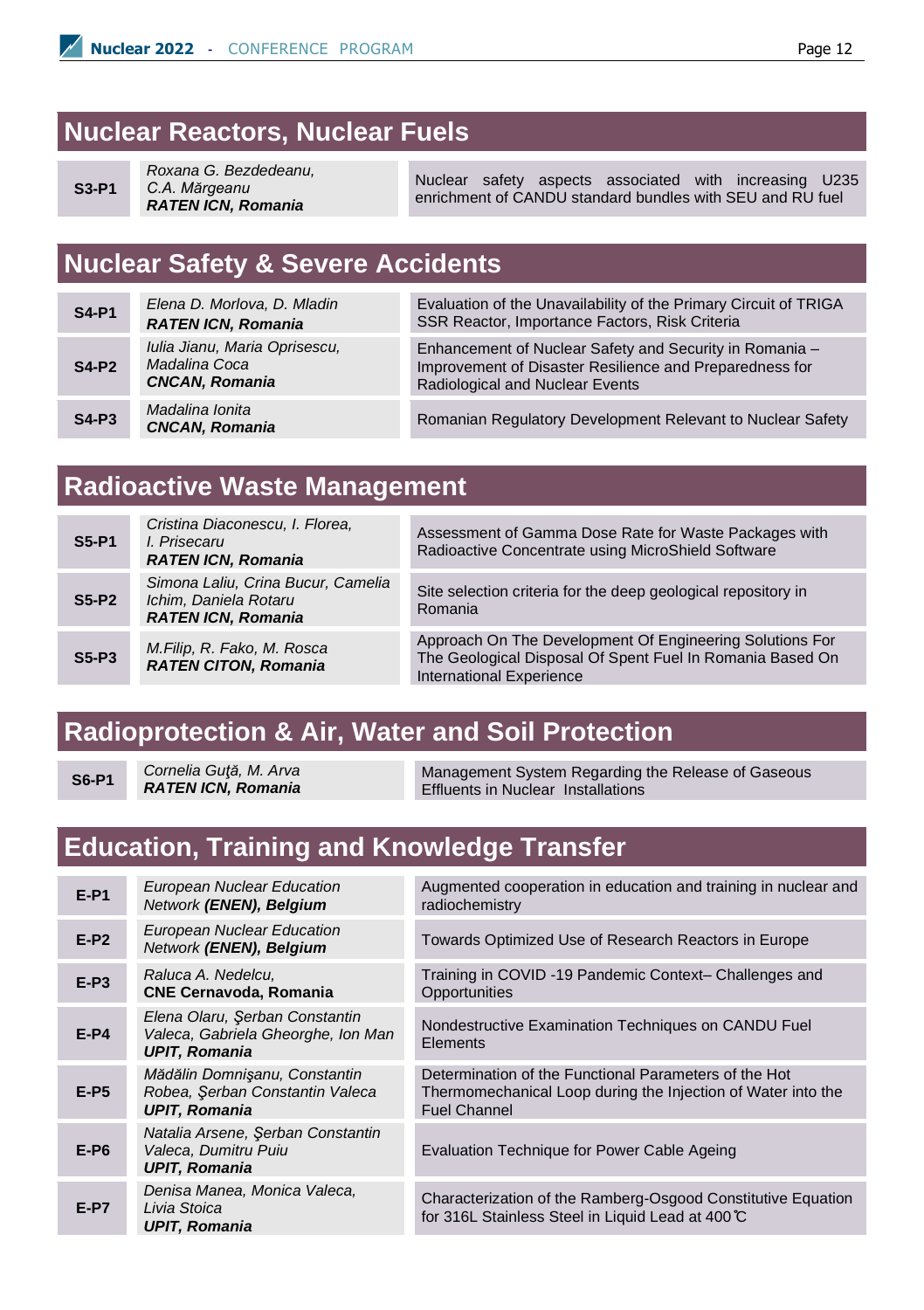| $E-P8$  | Andreea F. Alexandru, Elena Stoica,<br>Şerban Constantin Valeca<br><b>UPIT, Romania</b>        | Study of Pressure Tube Behavior in Case of Flow Blockage in a<br><b>CANDU Fuel Channel</b>                                                                  |
|---------|------------------------------------------------------------------------------------------------|-------------------------------------------------------------------------------------------------------------------------------------------------------------|
| $E-P9$  | Teodora Furtună, Monica Valeca,<br>Daniela Stanciu<br><b>UPIT, Romania</b>                     | Fluorimetric Method Applied to Determination of Uranium<br>Content in Aqueous Samples                                                                       |
| E-P10   | Simona-Andreea Stoica, Şerban<br>Constantin Valeca, Iosif Prodea<br><b>UPIT, Romania</b>       | Evaluation of Uranium Utilization for Some Advanced Nuclear<br>Fuels Suitable to be Used in a CANDU Reactor                                                 |
| E-P11   | Andrei Cana, Şerban Constantin<br>Valeca, Viorel Ionescu<br><b>UPIT, Romania</b>               | Study of the Elastic Anisotropy of CANDU Pressure Tube by<br><b>Ultrasonic Methods</b>                                                                      |
| $E-P12$ | Gabriel Despa, Monica Valeca,<br>Emil Mugurel Ana<br><b>UPIT, Romania</b>                      | Factors Influencing the TRIGA Steady State Reactor Core<br>Reactivity                                                                                       |
| $E-P13$ | Sergiu-Mihail Voiculescu, Adrian<br>Arjoca, Serban Constantin Valeca<br><b>UPIT, Romania</b>   | Calibration and Regulation of Pressure Drops on Water<br>Distribution Routes to Comply with MID Test Conditions                                             |
| $E-P14$ | Lazăr Bogdan-Alexandru, Şerban<br>Constantin Valeca, Adrian Amzoi<br><b>UPIT, Romania</b>      | Vacuum Induction Melting - VIM                                                                                                                              |
| E-P15   | Lavinia Eremia, Monica Valeca,<br>Şerban Miloiu<br><b>UPIT, Romania</b>                        | Recovery of Uranium from Secondary Products Obtained in the<br>Manufacture of LEU Experimental Nuclear Fuel                                                 |
| $E-P16$ | Valentin Timonea, Dumitru<br>Chirleşan, Andrei Vîlcu<br><b>UPIT, Romania</b>                   | Study on the Measurement of Oxygen Concentration in Molten Lead                                                                                             |
| E-P17   | Ionela Sotan, Alexandru F.Florea,<br>Dumitru Chirleşan<br><b>UPIT, Romania</b>                 | Methods of Acquiring Oxygen from the Molten Lead Medium                                                                                                     |
| E-P18   | Moga Liviu, Monica Valeca,<br>Adrian Florinel Bucșă<br><b>UPIT, Romania</b>                    | Using NAA Method to Determine the Concentration of Retained<br>Elements in the Air Filters of the Ventilation Installation from the<br><b>TRIGA Reactor</b> |
| E-P19   | Georgiana Nicolae, Florina Cristina<br>Constantinescu, Monica Valeca<br><b>UPIT, Romania</b>   | Probabilistic Safety Assessment - an Important Tool for the<br>Maintenance Activity Optimization                                                            |
| E-P20   | Alexandra Georgiana Vasilescu,<br>Monica Valeca, Camelia Ichim<br><b>UPIT, Romania</b>         | Short Term Irradiated Graphite Leaching Test                                                                                                                |
| $E-P21$ | Tiberiu N. Ciobanu, Şerban<br>Constantin Valeca, Mariana<br>Postelnicu<br><b>UPIT, Romania</b> | Obtaining U-Zr-Er Alloys by Applying the Powder Metallurgy<br>Method                                                                                        |
| E-P22   | Nicolae Georgescu, Dumitru<br>Chirleşan, Valentina Neculae<br><b>UPIT, Romania</b>             | Determination of Peak Efficiency for an HPGe Detector Used in<br>Gamma Spectrometry of Environmental Samples                                                |
| E-P23   | Cătălin Bănuță, Valentina Neculae,<br>Dumitru Chirleşan<br><b>UPIT, Romania</b>                | Calibration in Energy and Efficiency of the Gaseous Effluent<br><b>Monitoring System</b>                                                                    |
| E-P24   | Diana Ureche, Carmen Manolescu,<br>Serban Constantin Valeca<br><b>UPIT, Romania</b>            | Geopolymers Matrices for Radioactive Waste Conditioning                                                                                                     |
| E-P25   | Dana Maria Cretulescu,<br>Monica Valeca, Olteanu Mirela<br><b>UPIT, Romania</b>                | Analysis of Natural Uranium in Liquid Radioactive Waste                                                                                                     |
| E-P26   | Mihai Pavel, Monica Valeca,<br>Cristina Diaconescu<br><b>UPIT, Romania</b>                     | Determination of HPGe Detector Efficiency Calibration Curve for<br>Liquid Radioactive Waste Measurements                                                    |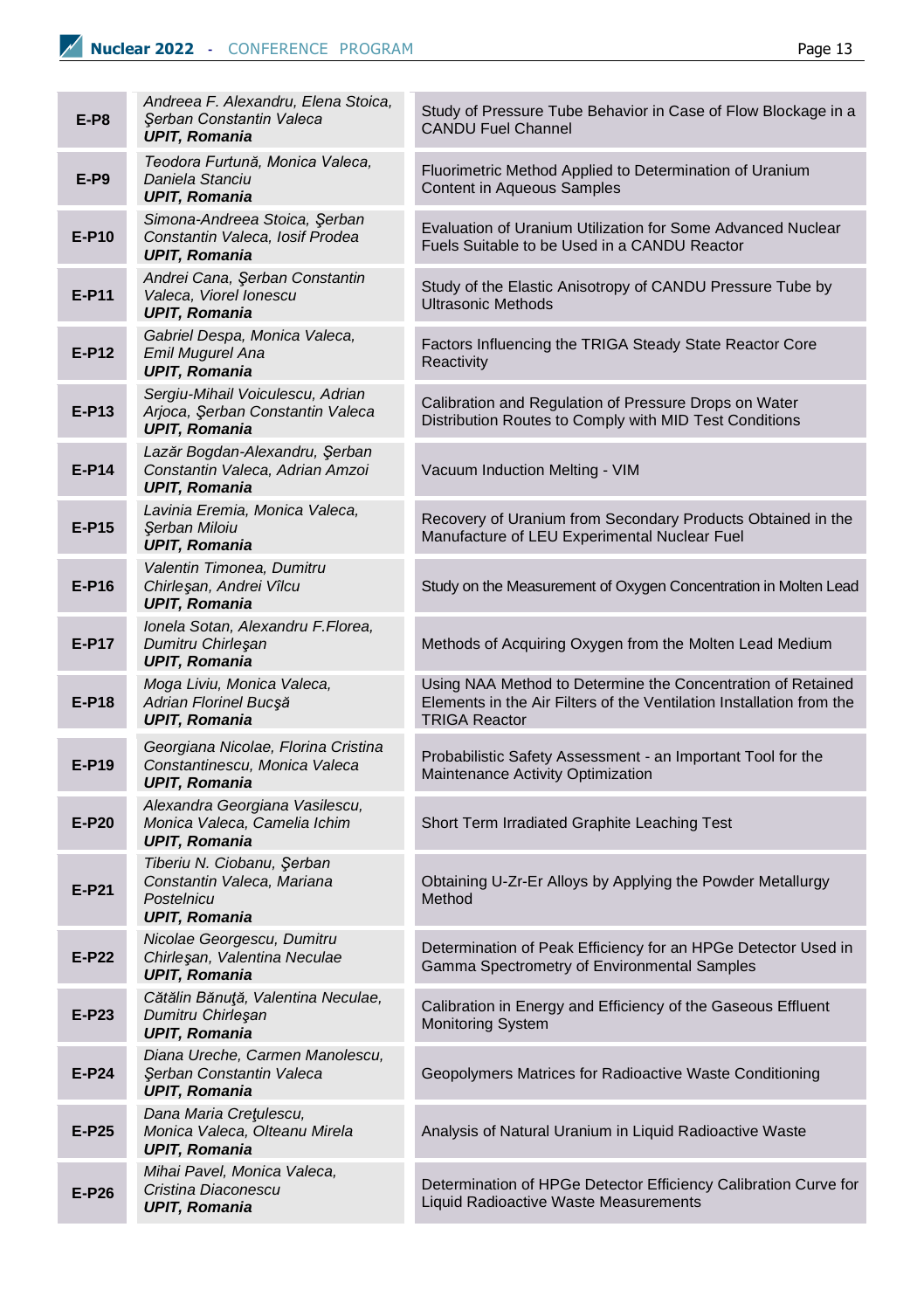#### **Background**

- A mission of IAEA experts in Romania favorably advises the necessity to establish the Institute.
- **Institute for Nuclear Technologies** (ITN) is founded, with the main purpose to provide scientific and technological support for the Romanian Nuclear Program.
- Research laboratories are commissioned on the new premises in Mioveni-Colibasi, at 130 km NW from Bucharest. The Institute assignments are enlarged by involvement in design activities of nuclear system components. Its name is now changed into the **Institute for Nuclear Power Reactors** (IRNE).
- Quality Assurance Requirements were settled for the reactor operation. The first QA manual was accepted by the Nuclear Authority. Today the Quality Management System is extended to all activities which take place in the Institute: research, design, manufacturing and exploitation in the nuclear field;
- November 18: first criticality is attained at the TRIGA Materials Testing Reactor, built within the Institute.
- Commissioning of the Pilot-scale plant for the fabrication of CANDU-type fuel elements;
- Commissioning of the Post-Irradiation Examination Laboratory (LEPI).
- Commissioning of the Endurance Test Rig for fuel bundles at the Out-of-Pile Testing Department.
- Commissioning of the Radioactive Waste Treatment Plant.
- Starting of CANDU fuel bundles fabrication in SPEC (Unit for Fuel Elements Production).
- With the arrival of the Fuelling Machine (F/M) Heads #4 and #5 intended for Cernavoda NPP-Unit 2, the F/M head test stand is commissioned.
- Incorporated in the National Authority for Electric Power (RENEL), IRNE becomes the **Institute for Nuclear Research (ICN)**.
- The Department for Fuel Elements Production separates from the Institute and becomes a distinct unit within RENEL, under the name of Nuclear Fuel Factory (FCN).
- Beginning of the fuel conversion process at the TRIGA Reactor.
- ICN specialists significantly contribute to the commissioning of Cernavoda NPP Unit 1.
- Commissioning at Cernavoda NPP-Unit 1 of the Failed Fuel Location System (SLCD), equipment entirely designed and manufactured by the Institute.
- April 16: first criticality is attained at Cernavoda NPP-Unit 1, directly involving ICN specialists.
- ICN becomes **SCN**, a subsidiary of the Romanian Authority for Nuclear Activities (RAAN), as an affiliate branch.
- Return of spent fuel to the country of origin (USA).
- **- 2005** Testing and delivery of two Fuelling Machine Heads at Cernavoda NPP Unit 2.
- 2004 25<sup>th</sup> anniversary of the TRIGA Reactor commissioning.
- Completion of the TRIGA-SSR conversion from HEU (High Enriched Uranium) to LEU (Low Enriched Uranium) fuel.
- **2007, May** First criticality of Cernavoda NPP-Unit 2 reactor; October, commercial operation; ICN main contribution: F/M heads testing, Failed Fuel Location System.
- HEU fuel returns to Russia under a US DOE contract.
- Completion of the main refurbishing of TRIGA Reactor.
- ICN nomination as national leader for GIV development
- Launch of the extended research programme to GIV: LFR-ALFRED in ICN.

 ICN becomes subsidiary of the new created State Owned Company Technologies for Nuclear Energy (RATEN). ICN, ANSALDO NUCLEARE and ENEA signed the FALCON International Consortium aiming to bring the LFR technology to industrial maturity

- Inauguration Ceremony of the Cooperation Center IAEA Vienna ICN Romania, Pitesti, in the presence of Yukiya Amano, the IAEA Director General".
- IAEA designated RATEN ICN as International Centre based on Research Reactors (ICERR) in the fields of Education and Training and Joint Research and Development (R&D) Projects nomination